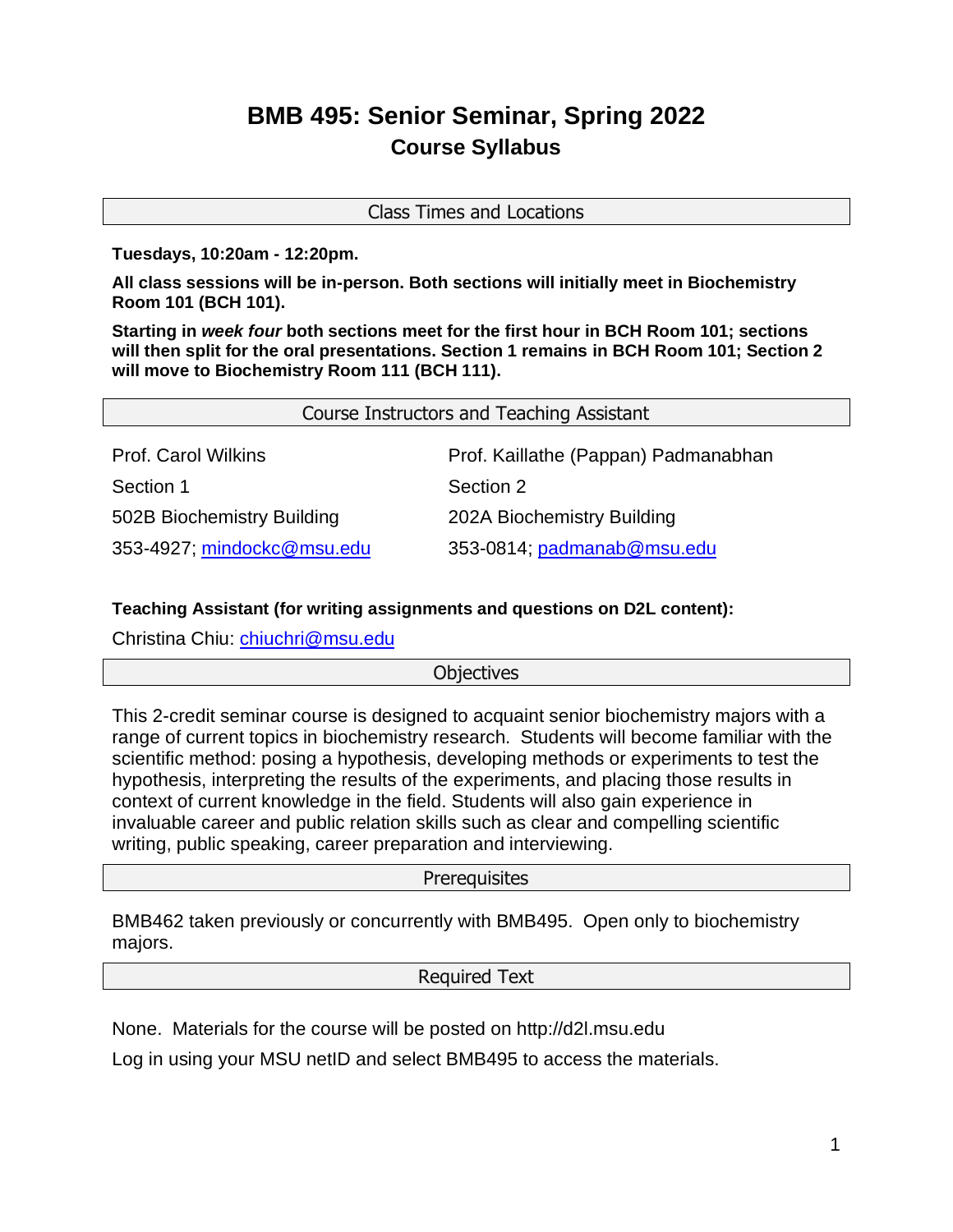# Course Summary

The course begins with workshops on biochemistry career development, identifying well-validated biochemical information online, and communicating effectively in reports and talks. The following weeks of the course are organized as mini symposia on current research topics spanning the breadth of biochemistry. The first week on each research topic will feature a short (~20 minute) introductory talk as an on-line module by a professor who is an expert in that research field, placing the topic into context. Students who choose to write a report on that topic may email the professor to ask further questions about the report paper (provided under the professor's folder on the D2L website). Students who will present talks on the professor's topic the next week are also encouraged to email the professor to ask further questions about the papers they will present the following week and/or request a time to practice their talk with the professor. Each student presenter will give a 15-minute talk on his or her topic, followed by five minutes of questions and discussion. Later in the semester, students will have an opportunity to prepare and present a poster covering alternative sides to a controversial societal topic involving biochemistry.

#### Grade Components

- 1. **An oral presentation** (20% of grade) On a research topic each student selects during the first class, which can be a talk prepared on the student's own research for the undergraduate research forum, UURAF; if so, sign up to present during the last week of class.
- 2. **A poster presentation** (20% of grade) In which each student works with another student to cover both sides of a controversial topic in biochemistry
- 3. **Resume/cover letter** (8% of grade)
- 4. **5 written reports** (8% of grade for each report; 40% total to course grade) On professors' topics *other than the topic of your oral presentation*. There are 9 topics from which to choose.
- 5. **Class participation** 12% of grade
	- a. 6% of grade: Turning in 10 evaluations of student oral presentations (one per week) and evaluating 2 posters during the poster session other than the one in which you are presenting for a total of 12 evaluations.
	- b. 6% of grade: Ask at least 6 questions following student talks and during student poster sessions throughout the semester.
- 6. **Peer-review and report improvement bonus:** up to 1 point bonus (4 points maximum) per report for having up to 4 (out of 5) of your reports pre-reviewed by peers or Writing Center personnel, **and** followed by your using that feedback to revise and improve your report **prior to** submitting it in class. Prof. Wilkins will cover the details in class. Learn how to benefit from the Writing Center at [http://writing.msu.edu.](http://writing.msu.edu/)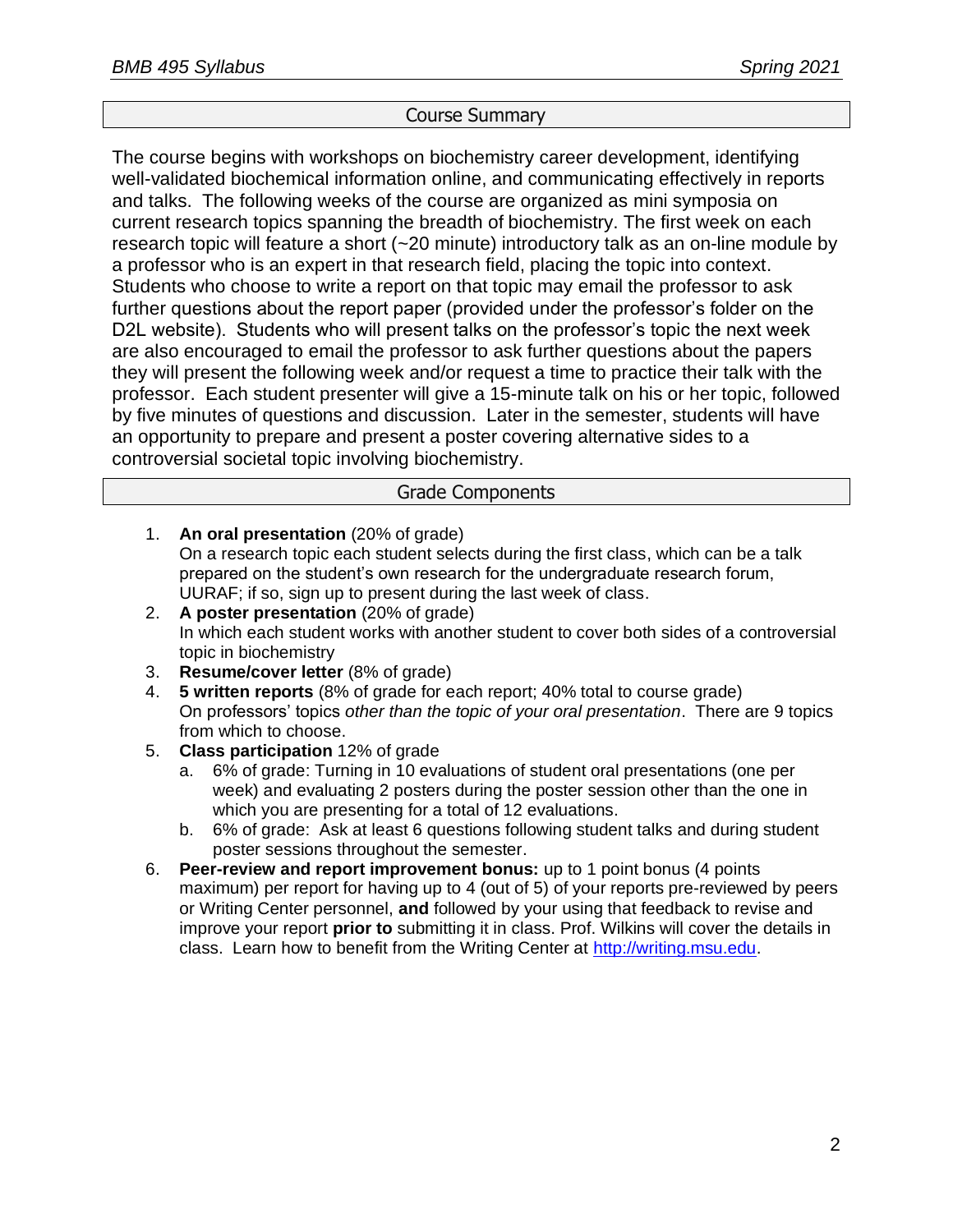# [Course Grading Sca](http://writing.msu.edu/)le

The course grading at the end of the semester will be roughly as follows: **90% or better, 4.0; 85-89%, 3.5; 80-84% 3.0; 75-79%, 2.5;** etc. We may do some curving to make grade divisions at natural points in the grade distribution and to reflect that the material varies slightly in difficulty from year to year. We will also normalize scores between the two sections of the class, if needed, to ensure that the grading scales are consistent. The highlighted ranges above are a good guide on what you can expect.

# Reports and Oral Presentations on Research Topics

Each research topic led by a professor will have a *particular style* specified for your presentation (**which should be 15 minutes long with PowerPoint slides plus 5 minutes for questions**) and report writing (no more than 3 pages in length and typed with double spacing). The professor will provide literature for you to review in his or her folder on D2L, with one document designated as the basis for report writing (for debate-style reports, this will involve several documents covering the pro/con sides) and will also be used for one of the oral presentations, along with three additional documents designated for further coverage by different students giving oral presentations. Carefully follow each professor's instructions in his or her folder. Students giving oral presentations on the same professor's topic in a given class section (Dr. Padmanabhan's or Dr. Wilkins') should coordinate with one another on which student will cover each paper so that no paper is presented twice in the same classroom. Your presentation grade from Dr. Wilkins or Dr. Padmanabhan will reflect your ability to convey the scientific information accurately and clearly, as well as the logical flow, grammar, formatting, and correct citation of the images/data shown in your slides. When formatting your slides, please include the slide number on the bottom or lower-right corner of each slide after your title slide.

**The style to use for each professor for his or her reports and the (possibly different) style to use for presentations is defined in the professor's folder** on D2L. Which paper to use for reports as well as presentations is also noted in the folder. Reports are due at the beginning of class one week after the professor's introductory talk on that subject.

## Citing Your Sources

**Whether you are submitting a report or presenting a talk, your primary reference should be cited in full detail, including the title, at the beginning or your report/talk, using a format such as:**

Rasmussen, S.G., Devree, B.T., Zou, Y., Kruse, A.C., Chung, K.Y., Kobilka, T.S., Thian, F.S., Chae, P.S., Pardon, E., Calinski, D., Mathiesen, J.M., Shah, S.T., Lyons, J.A., Caffrey, M., Gellman, S.H., Steyaert, J., Skiniotis, G., Weis, W.I., Sunahara, R.K., and Kobilka, B.K., Crystal structure of the beta2 adrenergic receptor-Gs protein complex. *Nature* 477**,** 549-555 (2011).

When you cite any other references in your talk (for a figure or data), include the full reference on the slide where you show the figure or data (e.g., as a footnote at the bottom of the slide) rather than putting all the references at the end of your talk. This helps the audience understand who made those contributions.

## Overview of Styles for Reports and Presentations

**The three report styles are Debate, Layperson, and Technical,** as described below**. Talks will either be in Debate or Technical style. For technical talks and papers, keep in mind that your audience consists of your peers, and what you say should be fully comprehensible to them.** Unfamiliar terms (jargon and abbreviations) should be kept to a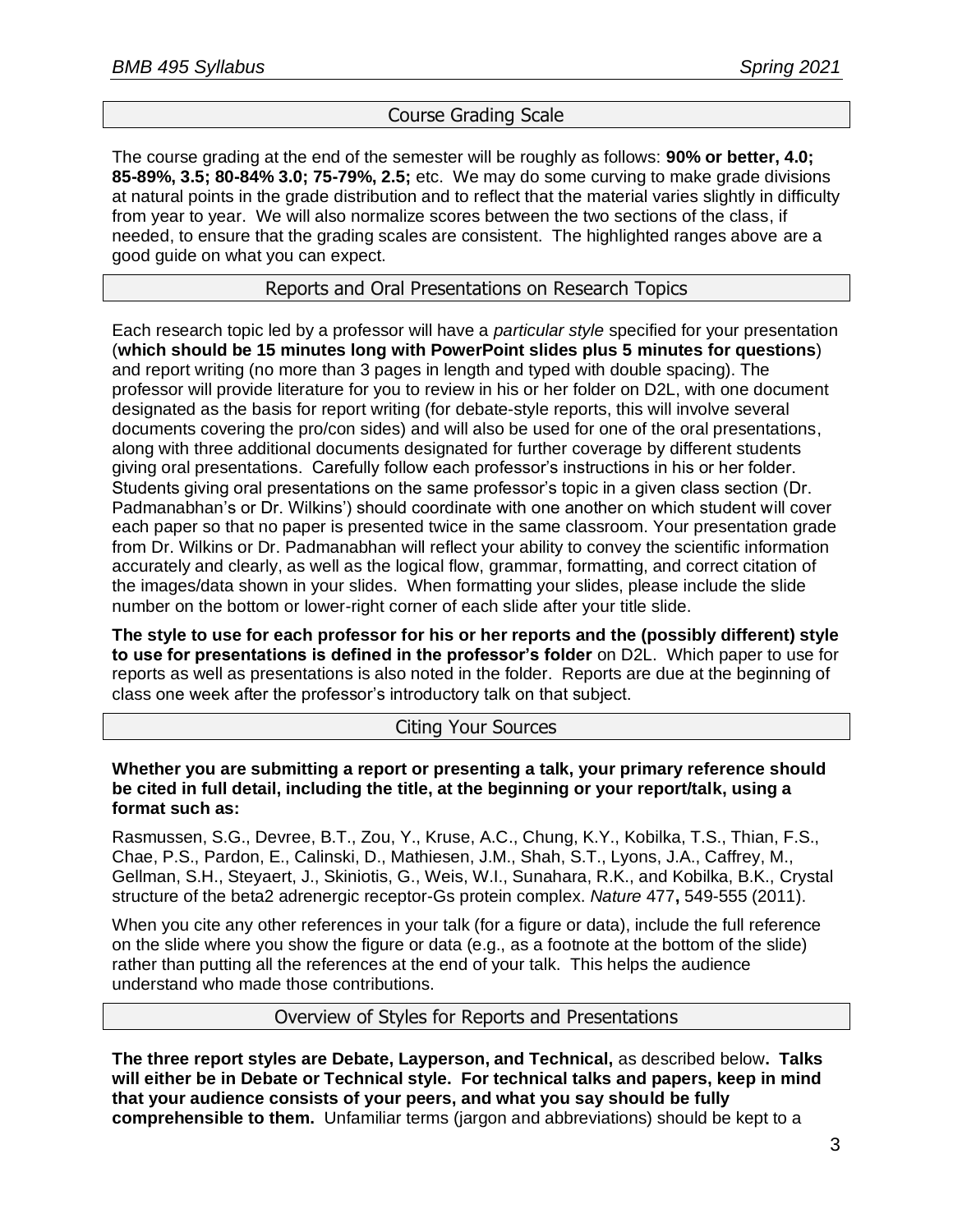minimum and fully explained. **Copying the wording of the author of a paper or other work should never be done in reports or presentations**; that is plagiarism (making it seem like someone else's work or writing is your own). Our goal is for you to understand and be able to explain the work clearly in your own words. Quotes are also frowned upon in scientific writing, even direct quotes that mention the person who made the statement. For both reasons, including quotes will be penalized in your reports. For instance, instead of saying " 'Obese mice consumed, on average, 43.2% more calories than normal mice,' stated by Dr. Jones [reference]," describe this finding in your own words.

# Debate Style (reports and presentations)

Debate format focuses on controversial issues. Example: "Is it in the public's best interest for a diagnostic test to be patented?" If writing a debate style report, you will primarily address either the *pro* or *con* side of the debate, while mentioning briefly and countering the arguments presented for the other side of the debate. Peer-reviewed or scientifically validated technical reading on both sides of the issue will be provided in the professor's folder on that topic. For oral presentations in debate style, one speaker will present each side of the issue. When there are three speakers, one student will present the background context of the issue at the beginning of the session. As with the other talk formats, PowerPoint slides with graphics should be designed to accompany your debate. On the title slide, cite the complete primary peerreviewed reference you are covering. On the other slides, cite the references for all data and figures you include from other sources, using footnotes to give the *complete* literature reference in a consistent format, such as shown in the middle of page 2, above.

#### **Your debate-style report should be 2-3 pages long typewritten and double-spaced. Include the following sections in your report or talk, with the following section headings:**

- 1. **Title.** Clearly define the debate topic and your position on the debate with an interesting title.
- 2. **Introduction and Background:** Introduce the topic that is being debated, document how it came to be an important issue, and state the two opposing positions. For talks, provide the full reference for the primary paper(s) you are presenting as part of your title slide.
- 3. **Pro or Con:** Clearly state which side of the debate you are defending, and summarize the key points supporting your position. (Your detailed arguments will be presented in the next section.) Your grade will *not* depend on which side you choose, nor do you have to choose the side of the debate with which you personally agree. It is challenging and interesting to defend the other side just as strongly. You may end up changing your own opinion on the matter or strengthening your ability to defend your position.
- 4. **Main Points and Scientific Validation:** These are the key points that will sway your audience to believe your position. You should support your arguments with scientific examples and data from peer-reviewed/high-quality scientific literature. Also address and try to discredit the opposing view of the debated issue. Your position should be clearly documented by data and figures.
- 5. **Conclusions:** Summarize the arguments used to validate your position on the debated topic. If you are successful, the reader will now be convinced that your position is the correct one to take.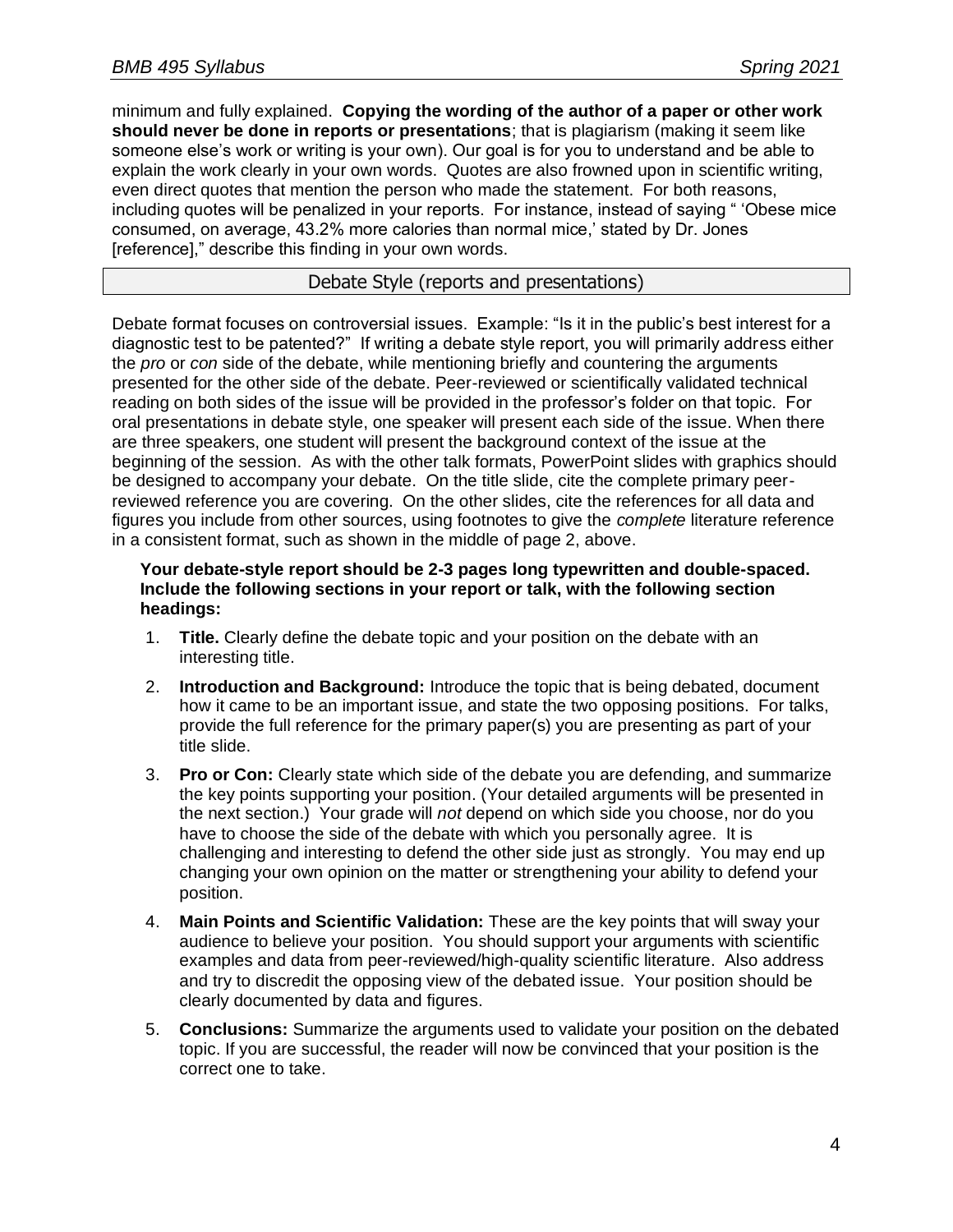## Technical Style (reports and presentations)

Technical format is the standard style for formally presenting a study to other scientists. Here, consider the audience to be senior undergraduate biochemistry students. Your talk or report should be clear to students with no specialized background in the topic you are presenting and explained in your own words. Therefore, avoid unfamiliar technical terminology and minimize the use of abbreviations. Instead, focus on the clarity of your explanation as though you were teaching about the subject, and back up your statements with appropriate data and figures from the paper. Cite peer-reviewed references for the literature you cover and the figures you include. You only need to cite the paper you are summarizing once, at the beginning of the report or talk. Any material (including figures) from other sources should be fully cited where used.

#### **Your technical-style report should be 2-3 pages long typewritten and double-spaced. For** *original research* **papers, which present new data and results, include the following, each as a labeled section of your report/talk:**

- 1. **Title and full journal reference** for the paper you are covering, including the authors' names (following the format in the "citing your sources" section, above), on your title slide
- 2. **Hypothesis or Scientific question** being addressed by the research
- 3. **Background and significance**
- 4. **Methods**
- 5. **Experimental results** (summary of the objective data, and observed trends)
- 6. **Conclusions** (based on interpretation of the results, and relating results back to the original question being addressed, and the prior state of understanding of this question in the literature)
- 7. **Your perspective** on particular weaknesses or strengths of the paper

# Layperson Style (reports only)

Layperson, where you explain scientific information in terms that are interesting and clear for a non-scientist. **Layperson style will be designated for reports only (not talks).**

Layperson reports should be 2-3 pages long, follow the style of a *Science News* article, and summarize the assigned research paper. **Include an original, topic-relevant, appealing title for your report.** See http://www.sciencenews.org/ or access its articles through MSU's subscription at er.lib.msu.edu. A sample *Science News* layperson article is also provided in the Writing Pointers folder on D2L. See another article in the same folder about why writing for the layperson is so important for scientists to make a difference in society! Currently, there is a great divide between scientists' ability to make thoughtful, objective decisions on societal issues, and the public's ability to do the same. This is largely due to our use of highly technical terminology, which hinders non-scientists' understanding of advances or concerns (think climate change!). We have a responsibility to bridge that gap by explaining things clearly and objectively to those with different backgrounds, resulting in better decision-making for all. Using familiar examples can be a very effective approach. In your report, include complete references for the literature you cover in a format such as that shown on the previous page.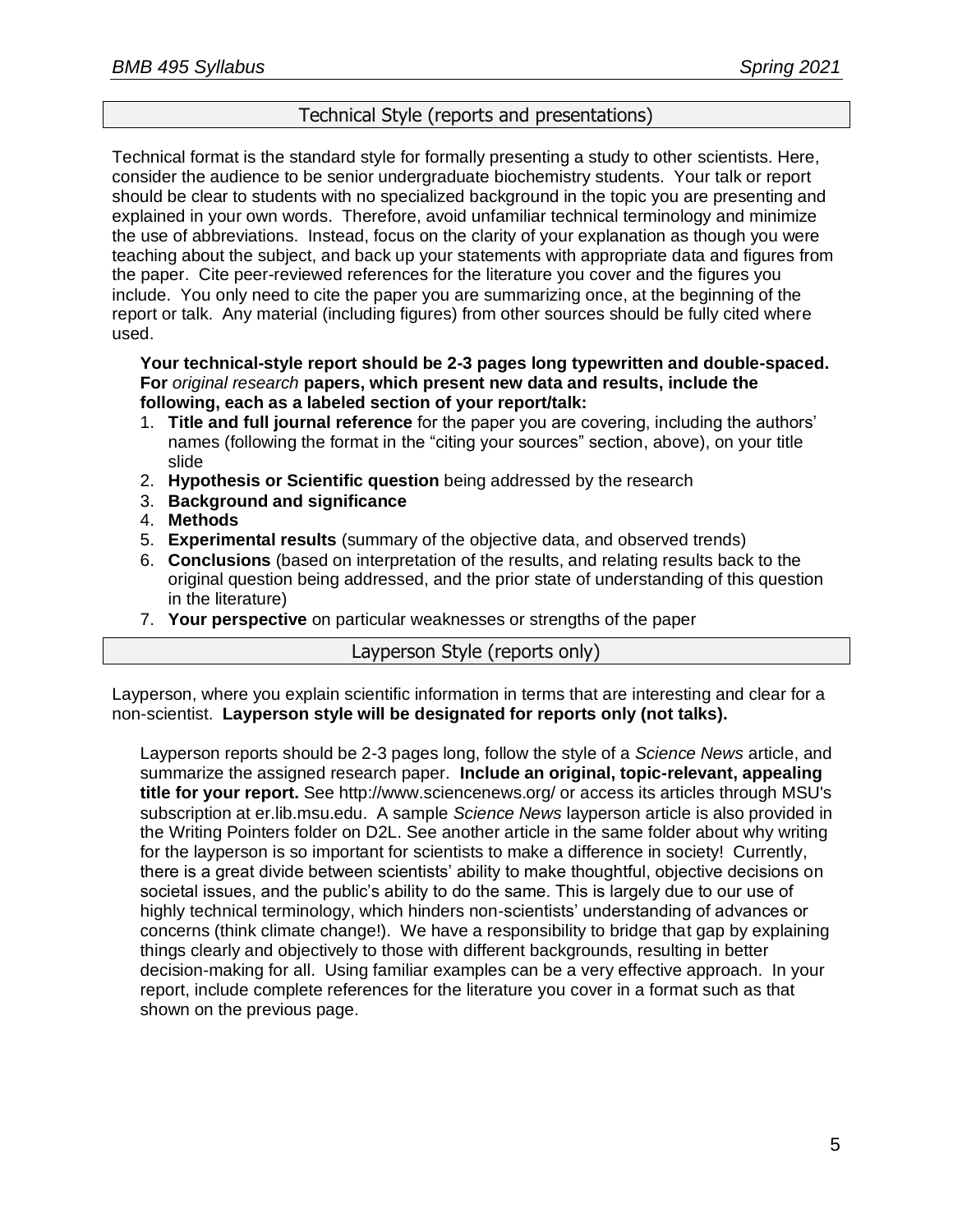# Review Papers

**Alternatively, if the paper you are reporting on is a** *review paper* summarizing several recent advances in the area rather than a paper that is the first publication of new (original) results, cover the following points in separate, labeled sections:

- **1. Title and full journal reference** for the paper, including authors' names (see format, mid-pg. 2) Include the main, complete reference for this paper on your title slide
- **2. Topic** being reviewed
- **3. Background and significance**
- **4. Summary of different groups' methods and results** discussed in the paper
- **5. Conclusions** (what these approaches and results tell us about the state of the art, and the remaining challenges to be solved)
- **6. Your perspective** on particular weaknesses or strengths of the paper

## Poster Presentation

During the first week of class, you will sign up with a partner of your choice to present a poster on two sides of a current controversial topic in biochemistry later in the course. The details of this assignment will be handed out in class and will follow the debate format listed above. The information should be presented in debate style while being formatted as a 36" tall X 48" wide conference poster using PowerPoint or a similar tool, with the presenters' names listed on the poster along with the side of the debate each student presents (pro or con). Use large fonts so the poster will be easy to read from a few feet away when printed in full size. An example template with good font sizes is provided online. *The posters should be emailed* to Dr. Wilkins (for section 1) or Dr. Padmanabhan (for section 1) **by 9 AM the morning you are to present your poster**.

# Point Scales for Reports and Presentations

**The point scale for written reports is below. For poster and oral presentations, the scale is approximately doubled, with 20 reflecting excellent work, 18 very good work, etc.** Roughly equal weight is given for logical, clear presentation of the scientific content and for quality of writing (grammar, organization, and format):

- 8 excellent 7 very good 6 good 5 acceptable 4 needs a lot of work 2 poor
- $0 =$  nothing submitted or evidence of plagiarism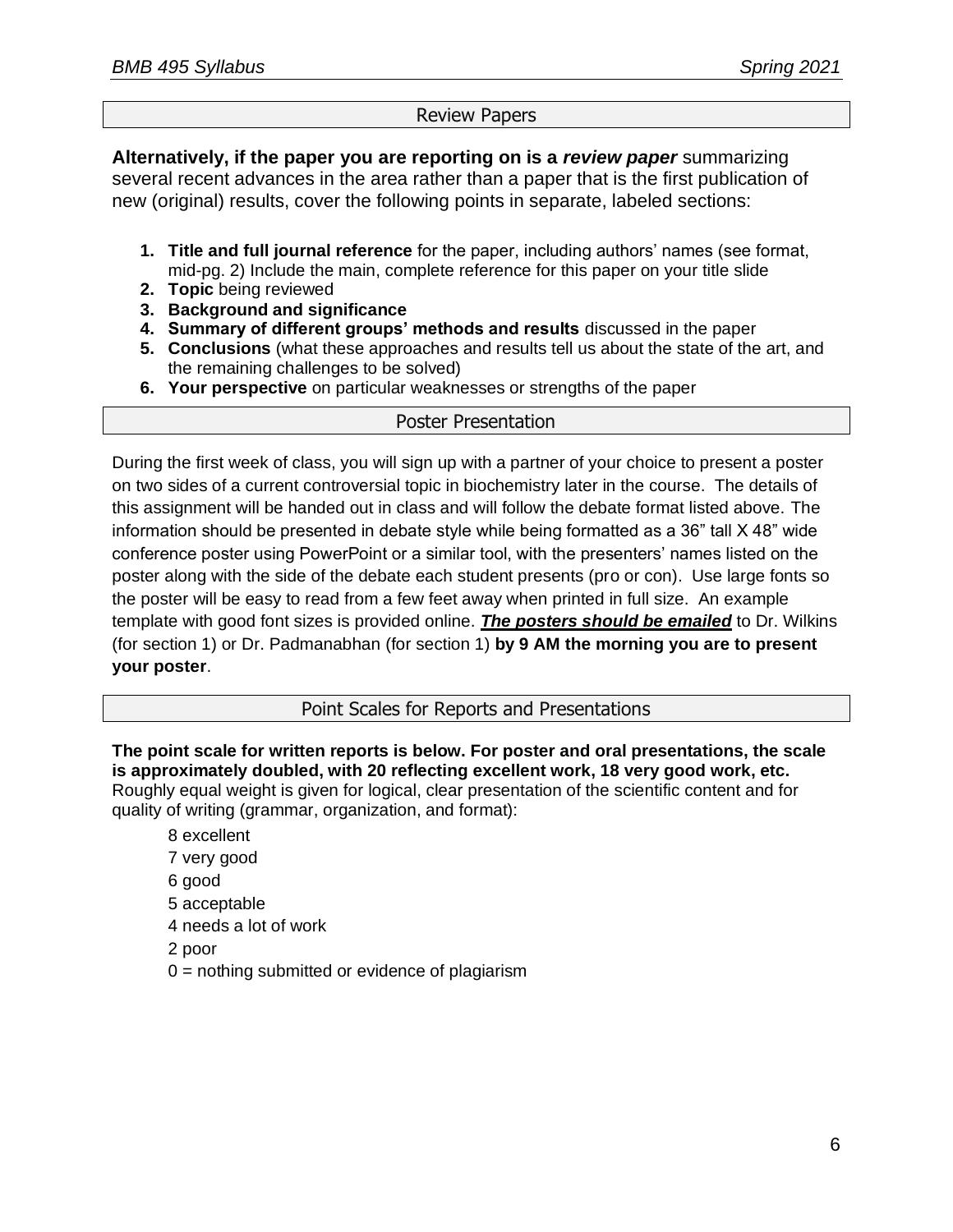# Late Work and Plagiarism

**Late work is not accepted.** Reports are due to the corresponding assignment drop box at the beginning of class one week after the professor's overview presentation on this topic. The TA will not accept or grade late reports. Students turning in reports after hearing the student presentations would have an unfair advantage over students who turned in their reports on time. Students will sign up to select 4 topics for writing reports out of the 9 topics in the course (NOT including the topic on which you are doing an oral report*). If you miss submitting a report due to a medical or family issue, please contact your section faculty to obtain permission to submit a report on an alternate topic.* Oral presentations will not be rescheduled unless an MSU physician-signed medical excuse has been provided *before* class. Points for class participation cannot be made up since they require interaction with other students, so plan to come to class each week and participate, this includes points received in class for asking questions after students' talks and posters, and your written evaluation of other students' talks. *Attendance at each class will be taken*.

**Plagiarism.** Copying sentences from a paper, website, or other source, or using another's writing as part of your report or presentation is considered plagiarism and will result in a grade of zero for that assignment. In the real world, plagiarism is a crime, considered to be stealing another's writing/intellectual property. Short phrases (a few words) or quotes (within quotation marks and a full citation of the source) are not illegal; however, our course policy is for you to not include quotes. This is because it is highly unusual in scientific writing to quote others. **The goal is for you to explain others' work in your own words, which is important to convey that you understand and can explain the material.** Please consult Dr. Wilkins' presentation during first class session to understand what constitutes plagiarism and how to avoid it. Health Sciences Librarian Susan Kendall will discuss how to correctly cite others' work during the first class session, as well.

## Student and Professor Evaluations of Presentations

All students, including the speakers, will provide anonymous written feedback for one of the student speakers each week, using an evaluation form provided in class. This counts towards the participation part of the course grade. Talks will be graded by the section instructors, to ensure grading consistency. Each speaker will receive an email from his or her instructor with feedback on strong points and areas that would benefit from improvement, typically a week after the presentation.

#### Credit for Class Discussion

Students are encouraged to ask questions after the oral and poster presentations, as part of their participation points (6 pts for 6 questions). Much of what makes the class successful and fun is active participation by the audience through discussion. As we discuss each topic, consider the following implications:

What is the importance of this topic in biochemistry and technology? What are the ethical or political issues in this area? Are there parts that are confusing, contradictory, error-prone, or incomplete?

Participate vigorously! This makes the class experience much more interesting than being passive and encourages your neurons to keep up the good battle. Discussion strengthens your professional network and provides the speaker with thoughtful feedback and ideas. It is how scientists learn from each other!